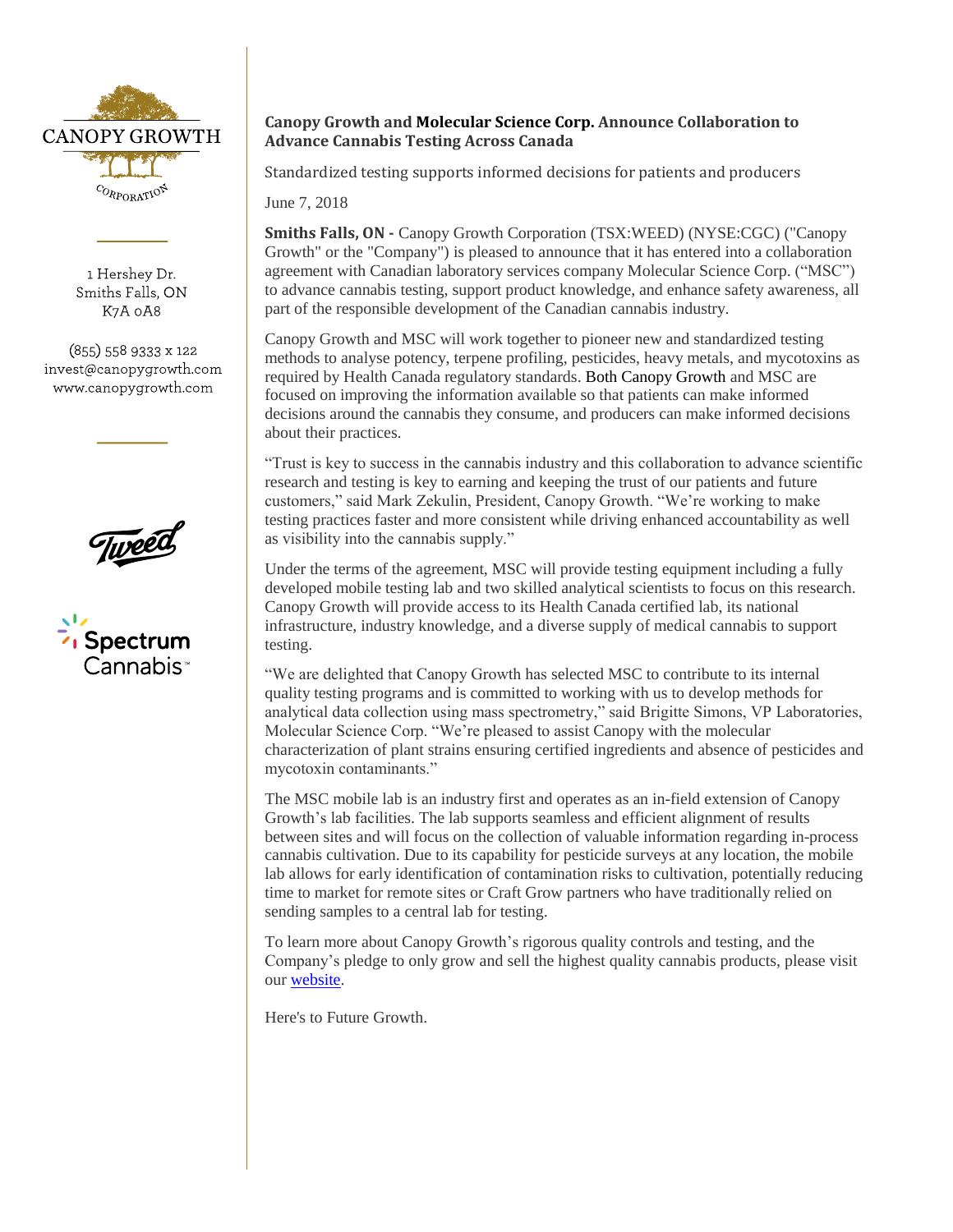Contact:

Caitlin O'Hara Media Relations [Caitlin.ohara@canopygrowth.com](mailto:Caitlin.ohara@canopygrowth.com) 613-291-3239

Investor Relations Tyler Burns [Tyler.burns@canopygrowth.com](mailto:Tyler.burns@canopygrowth.com) 855-558-9333 ex 122

Director: Bruce Linton [tmx@tweed.com](mailto:tmx@tweed.com)

Director of Marketing Tahir Kassam [tkassam@mscience.ca](mailto:tkassam@mscience.ca) 416-800-0479 ex 205